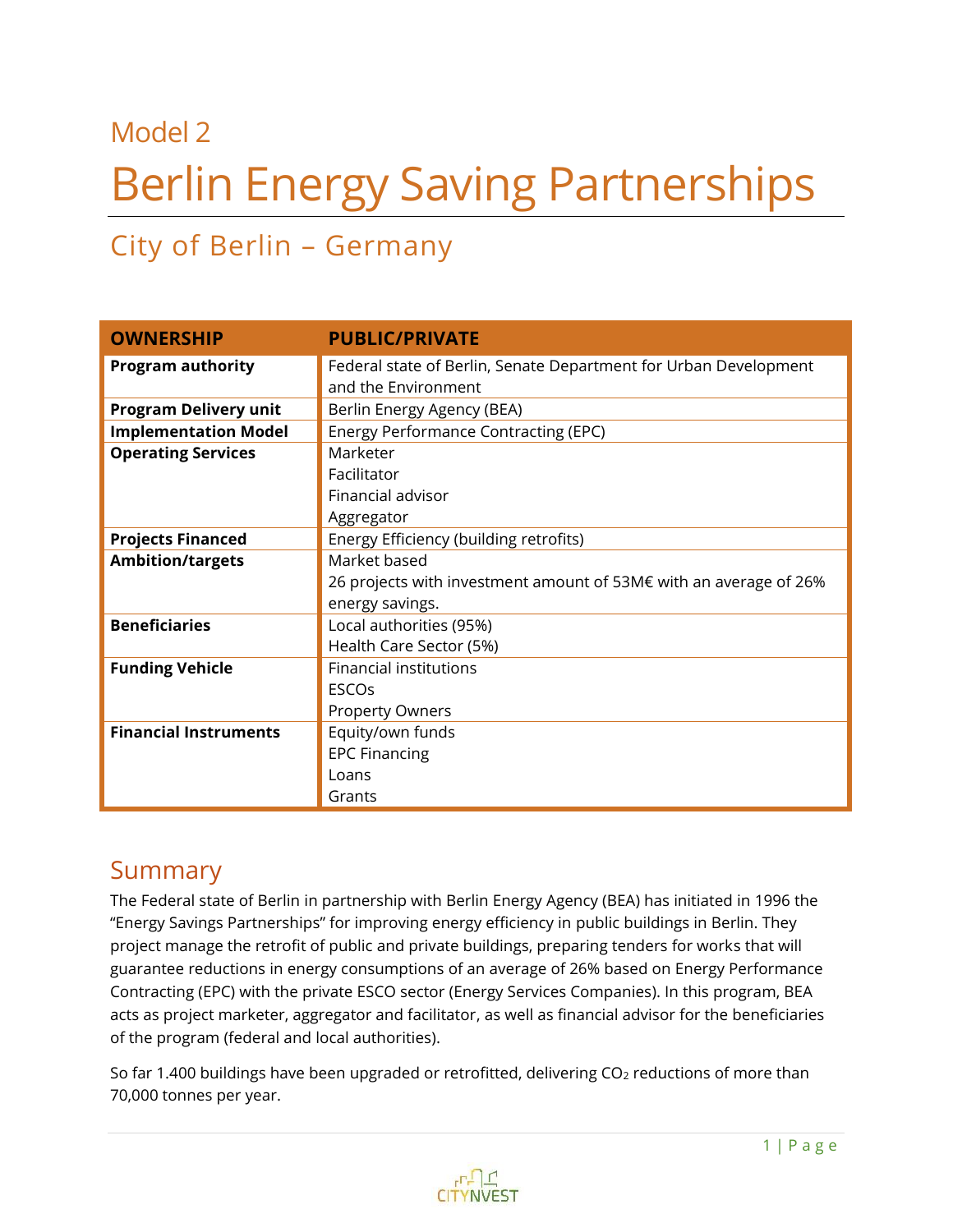As the programme is based on EPC with guaranteed savings and as the majority of these energy retrofits investment are being reimbursed to the ESCO from the majority of the energy savings there is no additional cost for the property owner.

The retrofit comes at no additional cost to the property owner as the idea is that the majority of the guaranteed energy savings is being used to the reimbursement of the investment to the ESCO, and that a small portion of the energy savings is being kept by the property owners as immediate savings on their energy bills.

# How does it work?

- The Federal state of Berlin, through the Senate Department for Urban Development and the Environment, initiates the Energy Saving Partnerships between building owners – typically various Berlin district administrations – and the ESCOs. The property owners agree to establish an EPC-tender process for retrofitting their building to cut back on energy consumption.
- BEA then acts as the independent project manager, facilitating and managing the process from baseline to contract negotiation. BEA plays also the role of projects aggregator, bringing together a number of buildings, from 4 to as many as 150. These pools then issue EPCtenders.
- The selected ESCOs installs the guaranteed energy efficiency measures and pay for this retrofit upfront. The property owners reimburse the investments done by the ESCO over an agreed period – usually 8 to 12 years- in annual instalments from the energy savings. Typically around 80% of the annual savings are paid to the ESCO. Once the contract has come to term, the property owner benefits from the full energy savings.
- As financial advisor, BEA assists both the property owners and the ESCOs to decide on the reimbursement terms of the investments supported by the ESCO. Funding of the investments is made in a classical way through bank loans taken either by the ESCO or by the property owner.
- BEA is able to offer its services to the property owners with a considerable discount (50%) as a result of the joint 50/50 funding (grant) from the Senate.

Fig 1. Operational and financial model

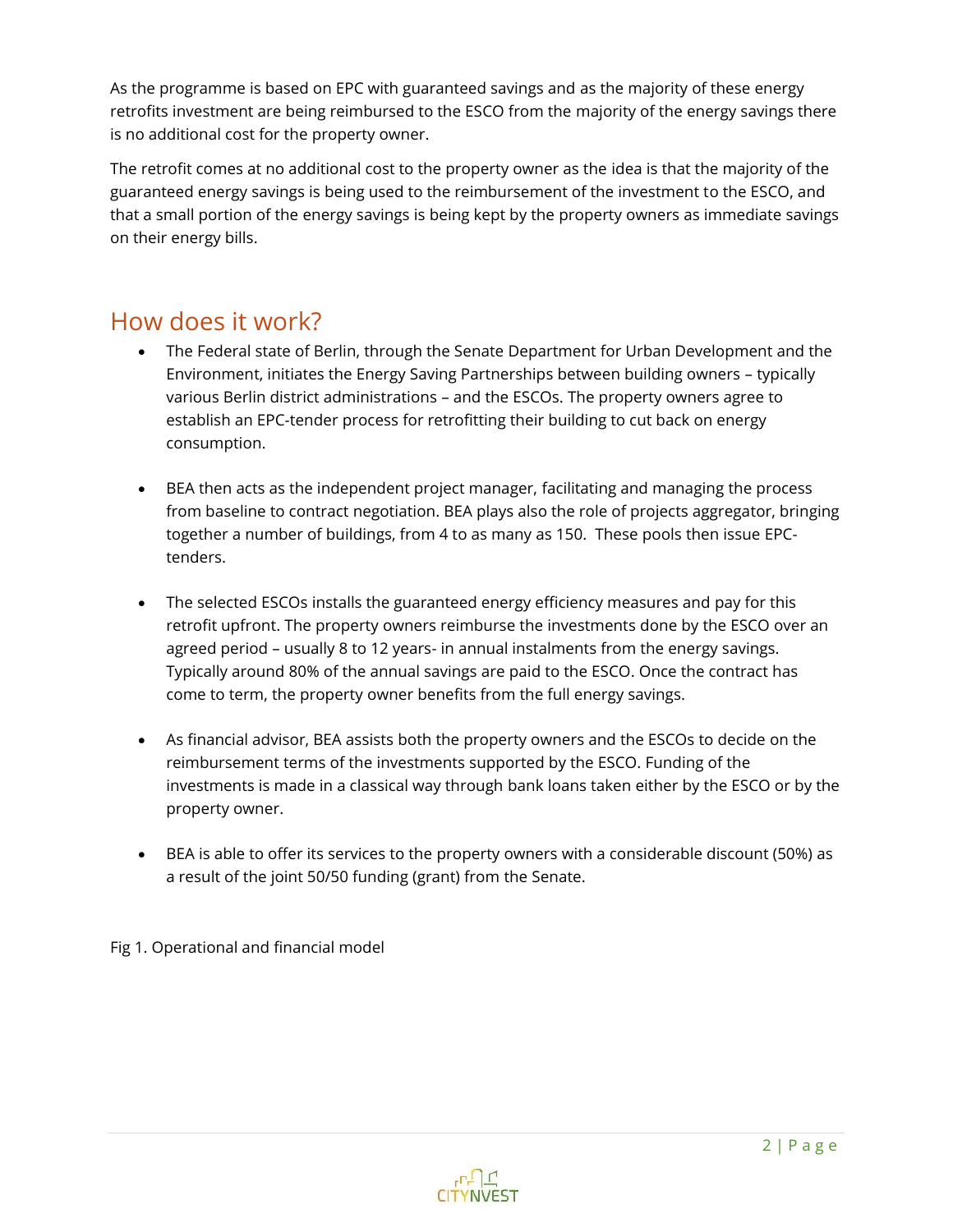

# The program delivery unit

BEA (Berlin Energy Agency) is the program delivery unit under assignment of the Federal State of Berlin and acts as marketer, projects facilitator, projects aggregator and financial advisor for the beneficiaries (property owners).

BEA is a public/private partnership between the government of the federal state of Berlin, the governmental development bank KfW Bankengruppe and private stakeholders.

BEA operates as an energy services company in Germany and internationally. In Germany and abroad, BEA prepares energy concepts, provides project management and advice on the implementation of innovative energy service models in buildings (e.g. Energy Savings Partnerships in more than 1,400 public buildings in Berlin) and promotes the use of renewable energies. It also assists in the implementation of modern energy management. Furthermore, its scope of business includes awareness raising and information campaigns targeting end users, decision makers and multipliers.

| <b>Legal structure</b>         | GmbH Gesellschaft mit beschränkter Haftung (Limited Liability<br>Company) |
|--------------------------------|---------------------------------------------------------------------------|
| <b>Shareholder description</b> | Public-Private Partnership                                                |
| <b>Equity</b>                  | 2.56M €                                                                   |
| <b>Shareholders</b>            | Federal State of Berlin (25%) - Public                                    |
|                                | Vattenfall Europe Wärme AG (25%) - Private                                |
|                                | GASAG Berliner Gaswerke AG (25%) - Private                                |

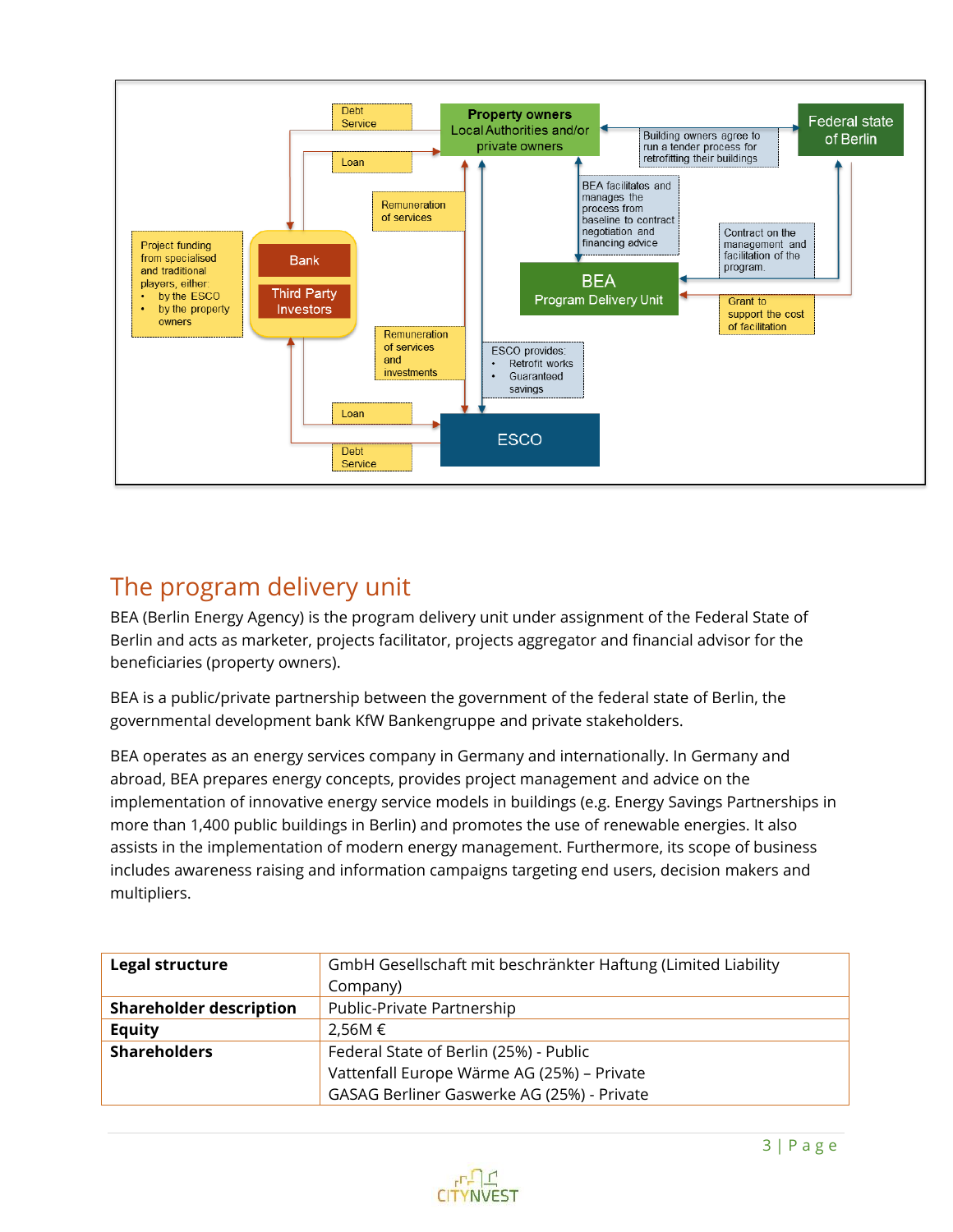|                                | KfW Bankengruppe (25%) - Public |  |
|--------------------------------|---------------------------------|--|
| <b>Program dedicated staff</b> | Moderate – 5 FTE                |  |
| <b>Program operational</b>     | Moderate                        |  |
| costs                          | Less than 10M $\epsilon$        |  |

# Organization and partnerships

**Federal State of Berlin through the Senate Department for Urban Development and the Environment**: takes political decisions, initiates the program, assigns the program delivery unit, supports the cost of the program delivery unit via grants.

**Berlin Energy Agency (BEA):** developed the staff, procedures, tools and services for the program. It offers program delivery unit services such as programme marketing, project facilitation, projects aggregation, and financial advice.

**Local partner banks:** contribute to the program funding through loans.

# Beneficiaries

| <b>Beneficiaries</b>       | Local authorities                                       |
|----------------------------|---------------------------------------------------------|
|                            | Health care sector                                      |
|                            | <b>SME's &amp; Businesses</b>                           |
| Type of projects           | Energy Efficiency (building retrofits)                  |
| <b>Operational support</b> | Projects facilitation through the program delivery unit |
| <b>Financial support</b>   | Projects facilitation costs free of charge              |

### Funding mechanism

| Program delivery unit        | BEA is being funded by the shareholders.                              |  |
|------------------------------|-----------------------------------------------------------------------|--|
| funding                      | The program delivery unit operational costs are funded by grants from |  |
|                              | the State and District Municipals Government                          |  |
| <b>Projects Funding</b>      | Projects are being funded by loans taken either by the ESCOs or the   |  |
|                              | Property owner. In some cases, the Property owner is funding projects |  |
|                              | on equity/own funds.                                                  |  |
| <b>Funding Vehicle</b>       | ESCO's                                                                |  |
|                              | Property owners (own funds)                                           |  |
| <b>Fund size</b>             | Not applicable                                                        |  |
| <b>Fund type</b>             | Not applicable                                                        |  |
| <b>Fund sources</b>          | Not applicable                                                        |  |
| <b>Financial Instruments</b> | <b>EPC Financing</b>                                                  |  |
|                              | Loans                                                                 |  |
|                              | Grants                                                                |  |

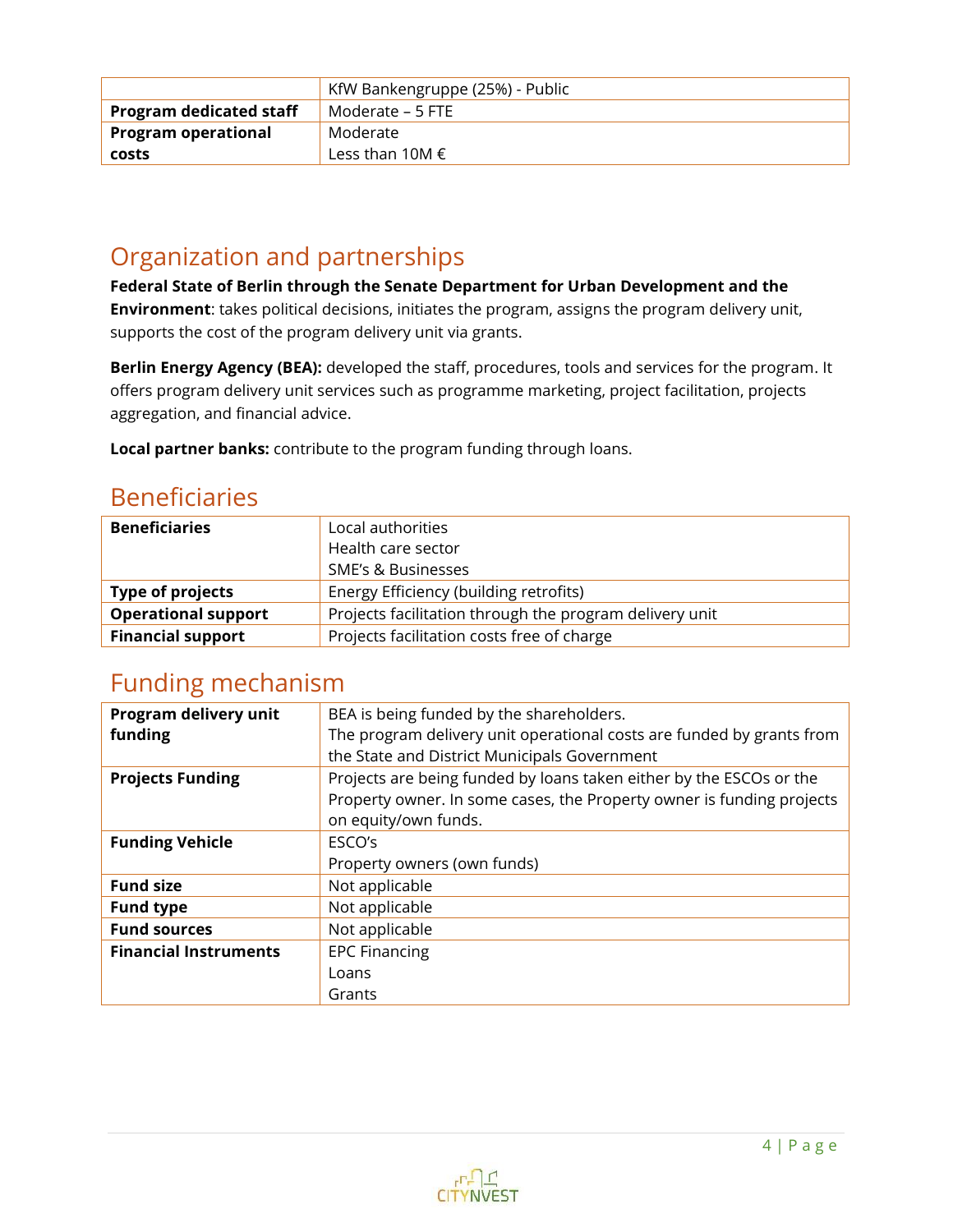# Achievements

So far, 26 projects have been realised by end of 2013 covering 1.400 buildings with a global investment of 53,0M €. The projects have led to total guaranteed savings of around EUR 11,9M € or 26% of the energy bills.

|                                      | <b>Investment</b> | <b>Baseline</b><br>(Mio |                |                | Contract<br>duration |
|--------------------------------------|-------------------|-------------------------|----------------|----------------|----------------------|
| <b>Property Owner</b>                | (Mio EUR)         | EUR/year)               | <b>Savings</b> | <b>Funding</b> | (years)              |
| Berliner Bäder Betriebe              | 7,9               | 4,9                     | 33,5%          | <b>ESCO</b>    | 10                   |
| Berliner Immobilienmanagement        | 2,4               | 2,07                    | 21,0%          | <b>ESCO</b>    | 10                   |
| Bezirk(district) Steglitz Zehlendorf | 2,8               | 1,84                    | 29,4%          | <b>ESCO</b>    | 14                   |
| Deutsche Oper Berlin                 | 1,48              | 0,65                    | 35,8%          | <b>ESCO</b>    | 12                   |
| <b>JVA Tegel</b>                     | 2,5               | 1,8                     | 33,0%          | <b>ESCO</b>    | 12                   |
| Pankow Berlin (lighting)             |                   | 0.88                    | 10,2%          | <b>ESCO</b>    | $\overline{2}$       |
| Pankow Berlin district               | 1,77              |                         | 24,2%          | <b>ESCO</b>    |                      |
| University of Arts                   | 1,1               | 0.86                    | 27,7%          | <b>ESCO</b>    | 10                   |
| Wenckebach Hospital Berlin           | 2,44              | 0.8                     | 39,6%          | <b>ESCO</b>    | 12                   |
|                                      |                   |                         |                |                |                      |

Some results in detail:

# Contact details

### **Berliner Energieagentur GmbH**

Französische Str. 23 10117 Berlin

Tel.: +49 (0) 30/29 33 30 - 0 Fax: +49 (0) 30/29 33 30 - 99 E-Mail: [office@berliner-e-agentur.de](mailto:office@berliner-e-agentur.de)

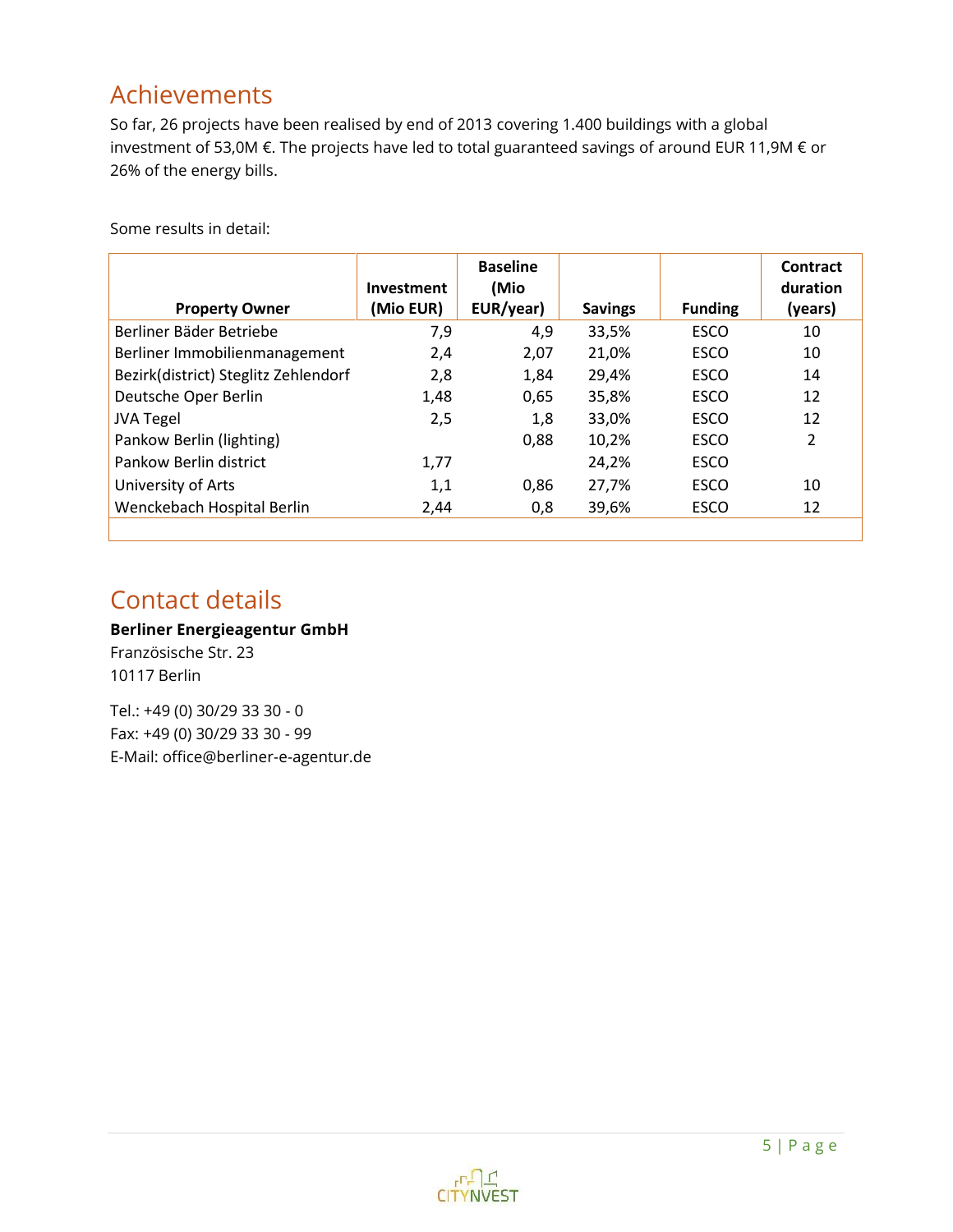# Factsheet

### **General Info**

| Country          | Germany                            |
|------------------|------------------------------------|
| Model Name       | <b>Energy Savings Partnerships</b> |
| Date of creation | 1996                               |

### **Model Description**

| Ownership             | Public-Private                                       |  |
|-----------------------|------------------------------------------------------|--|
| Program authority     | Federal state of Berlin, Senate Department for Urban |  |
|                       | Development and the Environment                      |  |
| Program delivery unit | Berlin Energy Agency (BEA)                           |  |
| Operating services    | Marketer                                             |  |
|                       | Facilitator                                          |  |
|                       | <b>Financial Advisor</b>                             |  |
|                       | Aggregator                                           |  |
| Implementation model  | Energy Performance Contracting (EPC)                 |  |
| Types of projects     | Energy Efficiency (Buildings retrofit)               |  |
| <b>Beneficiaries</b>  | Federal and local authorities (95%)                  |  |
|                       | Health Care Sector (5%)                              |  |
| Geographical coverage | Regional                                             |  |
|                       | City of Berlin (3,4 million inhabitants)             |  |

### **Financial Mode Description**

| Project funding         | Public-private                |
|-------------------------|-------------------------------|
| Project funding vehicle | <b>Financial institutions</b> |
|                         | <b>ESCOs</b>                  |
|                         | <b>Property Owners</b>        |
| Financial instruments   | Equity/own funds              |
|                         | <b>EPC Financing</b>          |
|                         | Loans                         |
|                         | Grants                        |
| Repayment model         | Guaranteed savings agreement  |

### **Project risk Profile**

| Performance risk | ESCOS                  |
|------------------|------------------------|
| Recourse         | <b>Property Owners</b> |
| l Financial risk | ESCOS                  |
|                  | <b>Property Owners</b> |

### **Model Requirements**

| <b>Staff Requirements</b>   | Moderate           |
|-----------------------------|--------------------|
|                             | 5 FTE              |
| <b>Equity Requirements</b>  | No equity required |
| <b>Funding Requirements</b> | Moderate           |
|                             | Less than 10M€     |

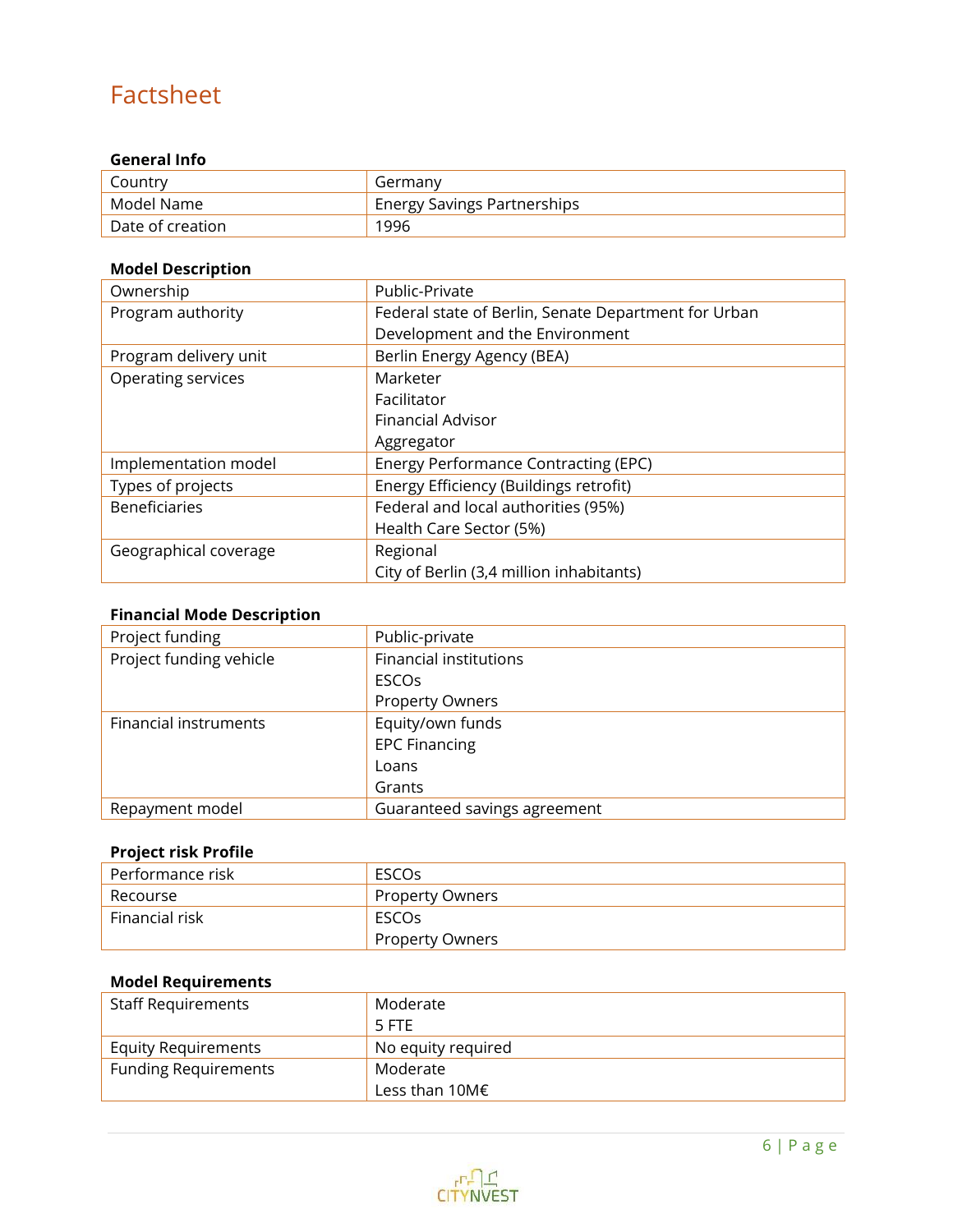### **Model Key indicators**

| Investment volume since creation | 53M €                                                          |
|----------------------------------|----------------------------------------------------------------|
| Size of project (or project      | 1.400 buildings retrofitted with project size between 4 to 150 |
| portfolio)                       | buildings per project.                                         |
| Level of average energy savings  | 26% in average                                                 |

#### **Development maturity**

| Development/implementation     | Mature |
|--------------------------------|--------|
| stage                          |        |
| Operational development        | Mature |
| maturity                       |        |
| Financial development maturity | Growth |

#### **Model Qualification**

| Level of establishment         | Well established |
|--------------------------------|------------------|
| Growth of potential            | Large            |
| Scalability of the model       | High             |
| Replicability of the model     | High             |
| Impact on public balance sheet | Moderate         |

### Sources

<http://www.berliner-e-agentur.de/>

Berger Susanne, Energy Saving Partnership Berlin. Best Practice Examples and Future Developments, International Conference "Climate protection potential of energy efficiency", 09 November 2011

Berger Susanne, Energy Saving Partnership Berlin. Supporting ESCO markets on a regional basis, FINANCING RETROFIT: Public Sector, Dublin, 27 May 2011

Blaschke Christoph, The facilitation approach and the best practice implementation cases in Europe, Seminar on "Facilitation Approach for ESCO Projects Bangkok, 26 June 2014

Geissler Michael, Energy Performance Contracting – The Example of Berlin and EU-wide Experiences, 26 November 2013

Hesse Daniel, Looking into different approaches for ESCO development. The example of Germany., PowerPoint, 08 May 2015

Schlopsnies Udo, Berlin's Energy Saving Partnership a Model of Success, 05 November 2009